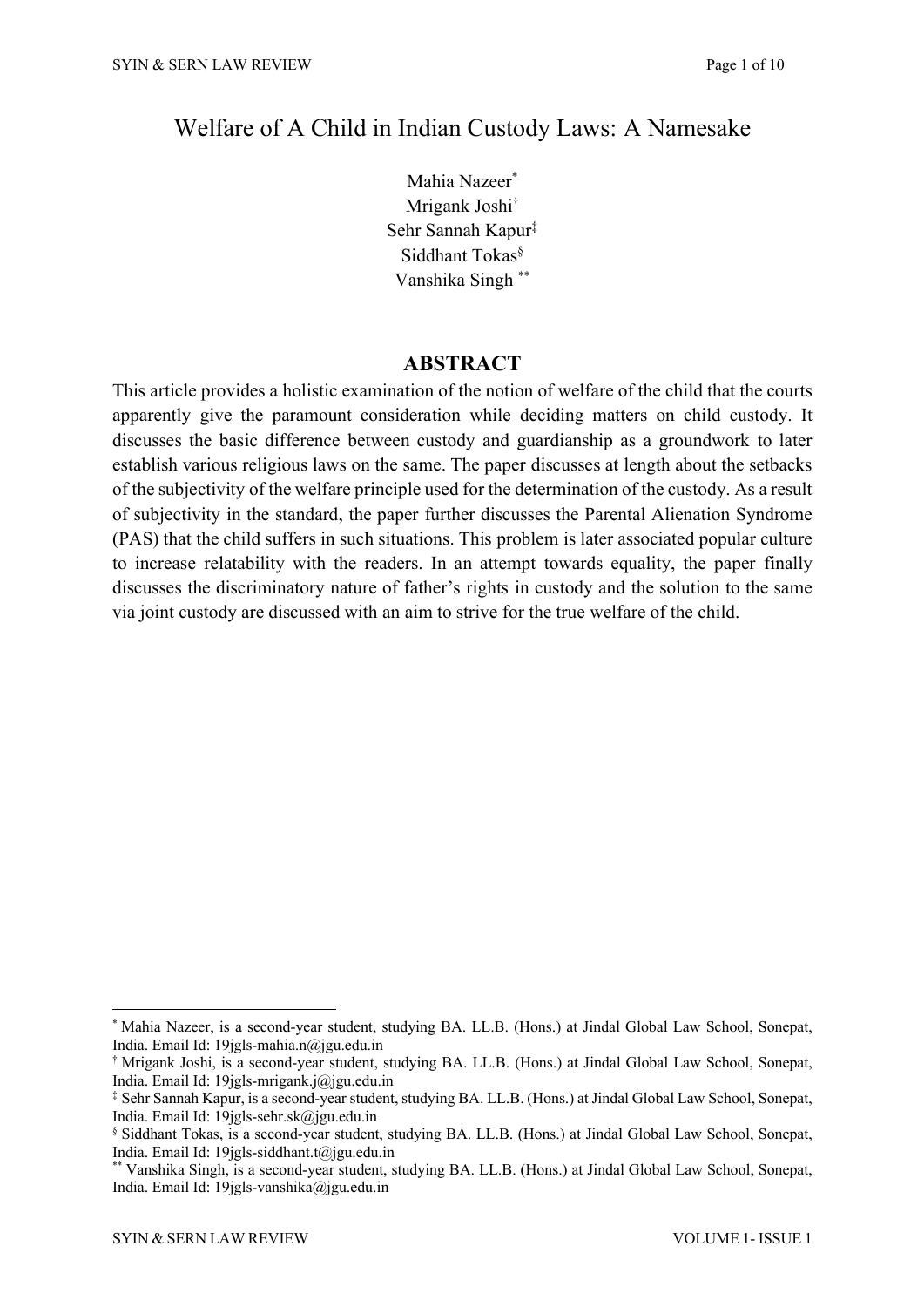## **INTRODUCTION**

A divorce is a truly upsetting and difficult process, not only for the married parties but also for those who are related to them. While a divorce requires a lot of emotional strength for the parents, one must not forget that a child adopted or born out of such a marriage suffers beyond imagination. A difficult time like this, where a child is forced choose one parent over the other can truly leave a traumatic scar in the child's life, hindering their growth. Even though it is realized that a child's welfare is of utmost importance in child custody cases, it is observed that the approach taken by courts to resolve the same is not adequate. In this paper, we attempt to establish how a legal-positivist interpretation of Indian custody laws hurts the ultimate welfare of the child. We explore the inconsistencies in the Indian Child custody laws and how they ultimately affect the welfare of the child. We also aim to show these issues with the help of case laws and popular culture. In the end, we will explore the solutions to this problem that ensure the best outcome for both the parents and the child.

Before moving on, it is imperative to understand what legal positivism signifies. According to Kenneth Himma of the IEP-

"Legal positivism emphasizes the conventional nature of law, i.e., socially constructed. According to legal positivism, the law is synonymous with positive norms, norms made by the legislator, or common law. Formal criteria of law's origin, enforcement, and legal effectiveness are sufficient for social norms to be considered law. Legal positivism does not base law on divine commandments, reason, or human rights".<sup>6</sup>

## **THE DISSIMILARITY BETWEEN CUSTODY AND GUARDIAN AND THE SAME UNDER VARIOUS RELIGIOUS LAWS**

Before we delve deeper into the source of the complications, it is crucial to recognize the dissimilarity between the concept of custody and guardianship. Child custody refers to the legal and hands-on relationship between a parent and their child.7 Child custody is divided into two parts: physical and legal custody. Physical custody refers to the decisions related to the daily life of the child, like the food they eat, the places they visit, etc. While legal custody refers to the major decisions about education, extra-curricular, etc. of the child. The term guardianship refers to the rights and powers that an adult has concerning the person and property of a minor and is defined under Section 4 of the Guardians and Wards Act, 1890. It states that 'Guardian' refers to a person having to care for the person of a minor or his property, or both. <sup>8</sup>

Owing to the secular nature of India, each religion has its own set of laws on child custody. According to Section 2 of the Hindu Marriage Act; Sikh, Buddhist, and Jain follow the Hindu Minorities and Guardianship Act, 1956. Section 6 of the HMGA, 1956, lists the guardians of a Hindu child; for a legitimate child, the father is the primary guardian and then the mother, while for an illegitimate child, the mother is the primary guardian and then the father.9

<sup>6</sup> Kenneth Einar Himma, *Legal Positivism,* Internet Encyclopedia of Philosophy, (Oct. 29, 2020), https://iep.utm.edu/legalpos/.

<sup>7</sup> Kailyn Champlin, *Child Custody*, Legal Dictionary (Feb. 21, 2015), https://legaldictionary.net/child-custody/.

<sup>8</sup> The Guardians and Wards Act, 1890, § 4, No. 8, Acts of Parliament, 1890, (India).

<sup>9</sup> Hindu Minority and Guardianship Act, 1956, § 6, No. 32, Acts of Parliament, 1956 (India).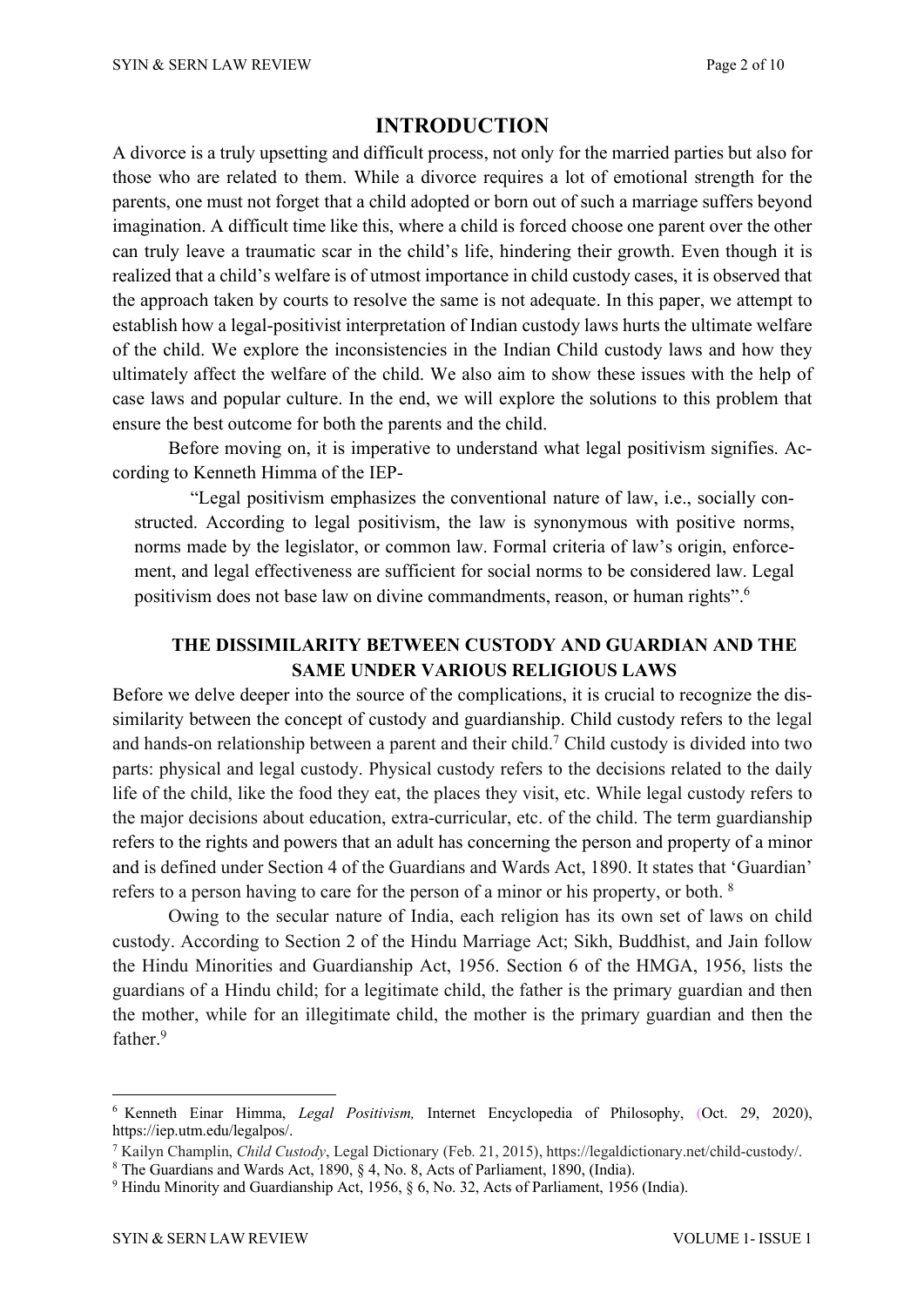Christian Law states guardianship and custody under Section 41 of the Indian Divorce Act, wherein the powers to decide for children of the divorcing couple are stated, <sup>10</sup>following which a judicial decree is passed for the final custody of the children under the GWA. Parsi follows Section 7 and 17 of the GWA for custody of the child which firmly supports the welfare of the child.<sup>11</sup>

The Muslim Law is very vast due to the personal laws that support the mother's rights to the child. Hanafis law states that a mother can care for her son till he reaches the age of 7 and daughters till she reaches puberty. According to Shia law, she is the custodian of the son till he is weaned off, while the daughter stays with the mother till, she is married off. In Malaki's law, the mother has custody of the daughter till she is married off, while the son is to stay with the mother till, he reaches puberty. The Muslim Law, under Section 6 of Shariat Law<sup>12</sup> supported by Section 7 and 17 of the GWA,<sup>13</sup> backs the mother's claims to the child over the fathers, as the father gets custody of his children only after the child has stayed with the mother for the required time under the law, or when no other female family member is entitled to the custody of the daughter. If the father gets custody of the child, he must also fulfill the requirement of being of sound mind, having a moral character, and should live in a place that is safe for the child.

#### **THE ILLUSION OF THE WELFARE OF THE MINOR**

In the above laws, one objective common among the criteria for determining the custody of minor children was the importance given to the "welfare of minor". It has been determined by the courts that they are bound to give due importance to the ultimate welfare of the child. In furtherance of that, it was noted in *Santhini vs Vijaya Venketesh14* that "it is to be borne in mind that in a matter relating to the custody of the child, the welfare of the child is paramount and seminal". In this sense, the child's comfort, contentment, health, education, intellectual development, moral and ethical values, ties of affection, and favorable surroundings. The factors listed in the hierarchy of importance are: i) the welfare of the child, ii) the wishes of the parents, iii) the wishes of the child, and iv) the age and sex of the child. Such a hierarchy is derived from Section 13 of The Hindu Minority and Guardianship Act which states that in the appointment or declaration of any person as a guardian of a Hindu minor by a court, the **welfare of** the minor is to be the paramount consideration<sup>15</sup>. Section 17 of the GWA and Section 26 of the HMA state that the Courts must give due **importance to the preferences of the child** if the child is old enough to form an intelligent judgment<sup>16</sup>. However, if such a preference of the child will be of little value if it transpires to reflect the wishes of one parent.

Though these provisions are sufficient for a child's welfare, it is argued that it is to the contrary. The problem arises due to the ambiguity of the notion of "welfare of the child". The family courts lack an objective assessment to determine the welfare of a child. Even though

<sup>&</sup>lt;sup>10</sup> The Indian Divorce Act, 1869, § 41, No. 4, Acts of Parliament, 1869, (India).

<sup>&</sup>lt;sup>11</sup> The Guardians and Wards Act, 1890,  $\S$  7, 17, No. 8, Acts of Parliament, 1890, (India).

<sup>&</sup>lt;sup>12</sup> Muslim Personal Act, 1937, § 6, No. 26, Acts of Parliament, 1937, (India).

<sup>&</sup>lt;sup>13</sup> The Guardians and Wards Act, 1890, § 7, 17, No. 8, Acts of Parliament, 1890, (India).

<sup>&</sup>lt;sup>14</sup> Santhini v. Vijaya Venketesh, Transfer Petition (Civil) No. 1278 Of 2016, 422 of 2017.

<sup>&</sup>lt;sup>15</sup> Hindu Minority and Guardianship Act, 1956, § 13, No. 32, Acts of Parliament, 1956,

<sup>&</sup>lt;sup>16</sup> The Guardians and Wards Act, 1890, § 17, No. 8, Acts of Parliament, 1890, (India).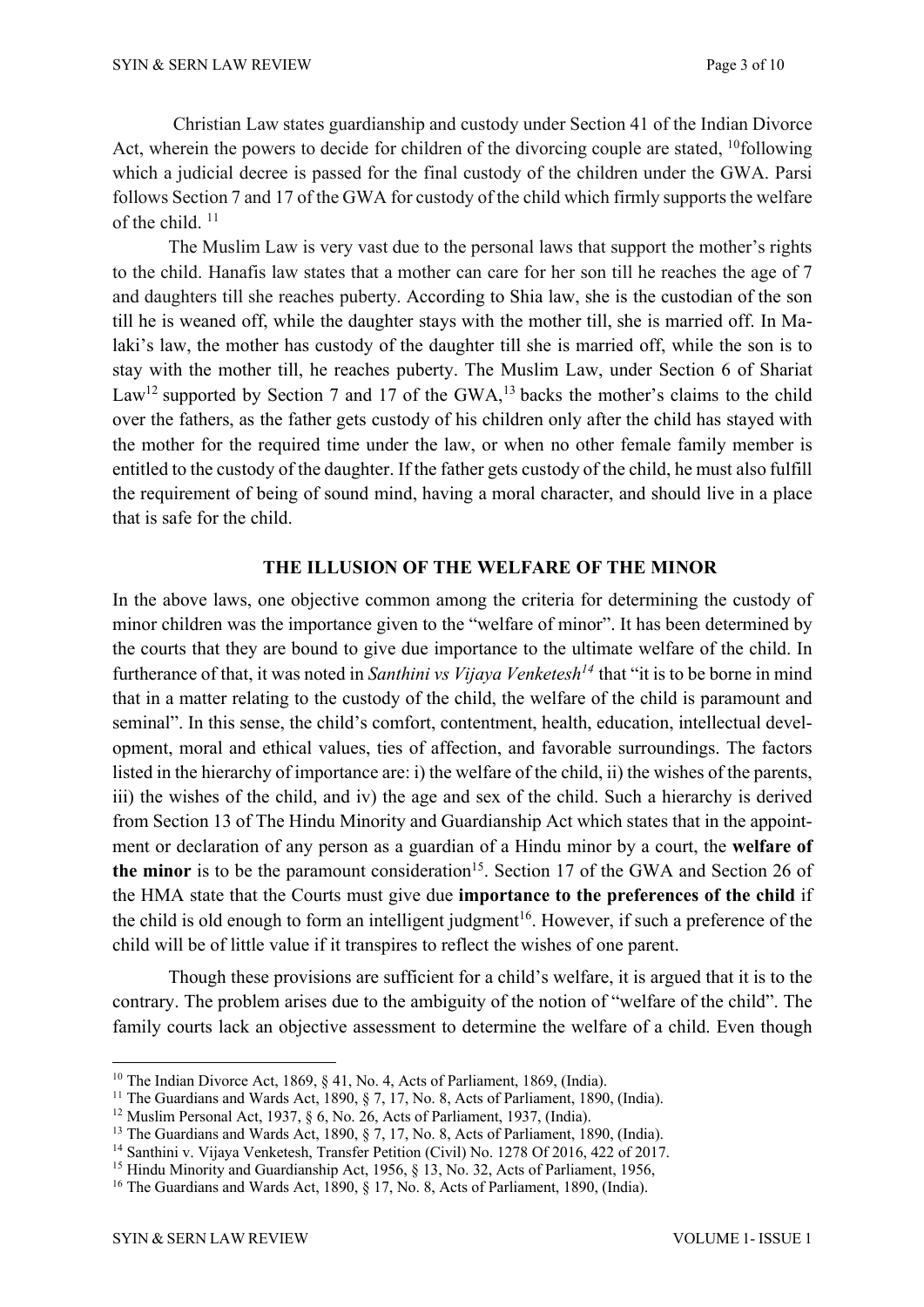the laws state that the decision must be taken in "the best interests of the child" there are no standards or guidelines to determine the same. As a result, the cases are left to the subjective perception of the judges. Judges, who have different backgrounds such as orthodox or liberal, will give different judgments on a similar case. Courts usually interpret child custody through a paternalistic discourse, whether the talk is of "welfare," or "best interest" of the child. The problem arises as it is adults who interpret this $17$ .

Asha Bajpai's article on Custody and Guardianship of children in India talks about the problem of the ambiguity of the welfare of the child. The author argues that due to the indeterminate nature of the standards, the welfare principle is not applied properly or overlooked by the trial courts<sup>18</sup>. The appellant courts have found errors by the trial courts and must be approached at a considerable cost, in terms of time and money. An obvious conclusion to this is that the child's interest suffers<sup>19</sup>. A long legal battle not only violates a child's right to a speedy trial, but it also results in the child remaining in custody with a person with whom he/she should not remain<sup>20</sup>. As a feasible solution to this, Asha Bajpai argues that the trial courts must be sensitized to the rights of the child and need to become more child friendly<sup>21</sup>. She also proposes that multidisciplinary opinions by various experts and organizations should be encouraged and must be provided to the judge to arrive at a "truer determination of the best interest of the child". 22

To get a better grasp on this issue, it is preferable to look at case laws. In *Carla Gannon v. Shabaz Farukh Allarakhia23*, the court held that the child's welfare was the supreme consideration, irrespective of the rights and wrongs that the parents contend. They observed that what constitutes "welfare" has had widely different interpretations, as the standards are subjective $^{24}$ . The court noted that "the best interests of the child' is a vague rule that enables judges to decide based on the facts presented25. Similarly, in *Sachin Narayanan Pillai v. The State of Kerala26,* the court observed that the judgments are passed purely on the subjective satisfaction of the Judges, and the 'interests of the child' become a **casualty**. A consequence of this was observed in *Faruq Mulla v. Karishmabanu Hussain Qureshi27* and *Purushottam Deshmukh v. Radhika Shrirang Deshmukh, <sup>28</sup>* where the issue at hand was about the ability to spend time with the child. Even with similar facts, the courts gave different judgments solely because there is no objectivity to ensure that the judgment is in the best interests of the child. Therefore, there needs to be some sort of standardized and objective guidelines for the determination of child custody.

*<sup>27</sup>* Faruq Ibrahimbhai Mulla v. Karishmabanu Anwar Hussain Qureshi (2016), SCC OnLine Bom 10582 (India).

<sup>17</sup> Asha Bajpai, *Custody and Guardianship of Children in India*, 39 Family Law Quarterly, 441-457 (2005). <sup>18</sup> *Id*.

<sup>19</sup> *Id*.

 $\frac{^{20}~Id.}{^{21}~Id.}$ 

 $22$  *Id*.

*<sup>23</sup>* Carla Gannon v. Shabaz Farukh Allarakhia, Criminal Writ Petition no.509 of 2009.

<sup>24</sup> *Supra* note 17.

<sup>25</sup> *Id*.

*<sup>26</sup>* Sachin Narayanan Pillai v. State of Kerala (2017), KHC 6799 (India).

<sup>&</sup>lt;sup>28</sup> Shrirang Purushottam Deshmukh v. Radhika Shrirang Deshmukh (2016), SCC OnLine Guj 2656 (India).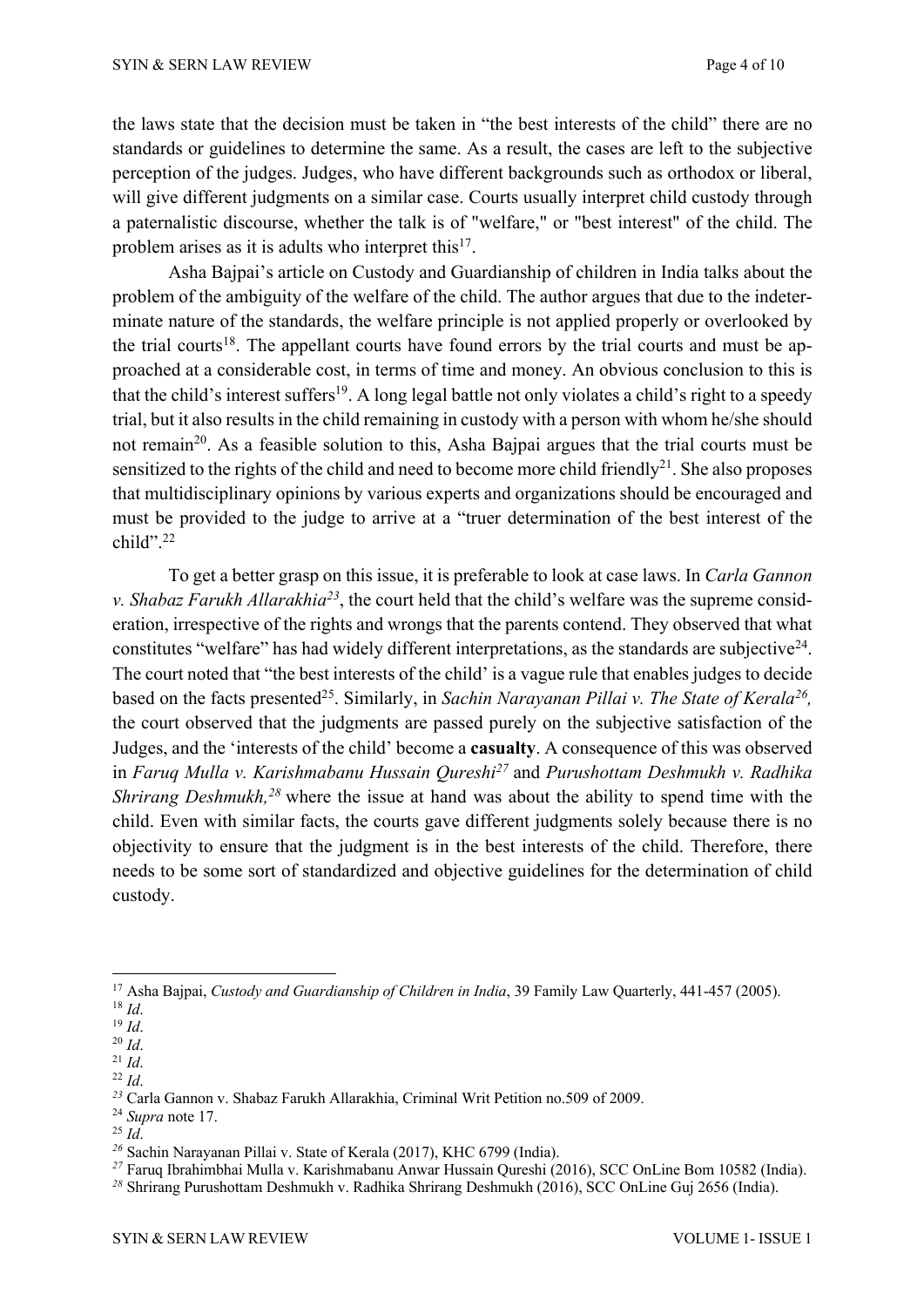Various aspects of the judgment delivered by the supreme court on *ABC v. the State (NCT of Delhi)*<sup>29</sup> highlights how personal biases of the judge can affect the judgment, potentially compromising the welfare of the child. In this case, the appellant had applied under section 7 of The Guardians and Wards Act, 1890<sup>30</sup> (hereinafter, GWA) to declare her the sole guardian of her son. The courts of Delhi dismissed her application because courts cannot decide without a necessary party and she was not willing to reveal the name of the biological father of the child.

The Supreme Court dealt with the issue on interpretation of Section 11 of GWA, considering the question that 'whether an unwed mother must specify the name of the father in her petition for her appointment as the guardian of her child'. The court allowed the appellant to apply for her child's guardianship without giving notice to the father. In this case, the court gave more importance to the assumption that the child might face some controversies regarding his biological father rather than the issue that the child will most probably grow without knowing his biological father. Thus, the absence of objective guidelines allowing the judge to decide the case based on what he thought was in the best interests of the child by hearing only from the mother could have most likely jeopardized what would have been best suited for the child. In many cases, where custody of a minor is at stake, one parent might try to alienate the child from the other parent and as a result, the child develops a psychological condition called Parental Alienation Syndrome.

#### **CHILD CUSTODY AND PARENTAL ALIENATION SYNDROME**

Parental Alienation Syndrome is a sort of disorder in which a child insults the targeted parent having no justification.<sup>31</sup> It causes post-traumatic stress, depression, insecurity, fear of abandonment, etc., which is on the impressionable minds of children.<sup>32</sup> Countries like the United Kingdom and the USA moved to deal with this issue. 'UK's Children and Family Court Advisory and Support Service, which represents children in family court cases to safeguard their rights announced a trial project aimed at tackling PAS'. <sup>33</sup> 'The project aims at imposing severe restrictions on parents that try to alienate children during family disputes and such parents will be warned against any action that might alienate children from their mothers or fathers. Where the syndrome is established, the agency puts the erring parent through a 12-week intensive therapy; if the parent continues, the child could be removed from their custody for a few months or even forever where the alienation process does not end.34

In contrast to the abovementioned countries, there is barely any acknowledgment of PAS, in the Indian legal system. Family courts in India regularly hear cases of one parent being kept away from the child either forcibly or through violation of visitation orders and as proceedings in family courts go on for years, one parent gets enough time to alienate the child

 $29$  ABC v. The State (NCT of Delhi) (2015), SCC OnLine SC 609 (India).

<sup>30</sup> The Guardians and Wards Act, 1890, § 7, No. 8, Acts of Parliament, 1890, (India).

<sup>31</sup> Saurabh Gupta, *Parental Alienation Syndrome: Analysis in India*, Socio-Legal Review (Apr. 10, 2019), https://www.sociolegalreview.com/post/parental-alienation-syndrome.

<sup>32</sup> Sanjay Pinto, *Justice for all: Parental Alienation makes mockery of visitation rights*, Deccan Chronicles (Aug. 28, 2015).

<sup>33</sup> Sruthisagar Yamunan, *What Indian Law says when a parent attempts to brainwash a child into hating the other parent*, (Nov. 22, 2017).

<sup>&</sup>lt;sup>34</sup> ABC v. The State (NCT of Delhi) (2015), SCC Online SC 609 (India).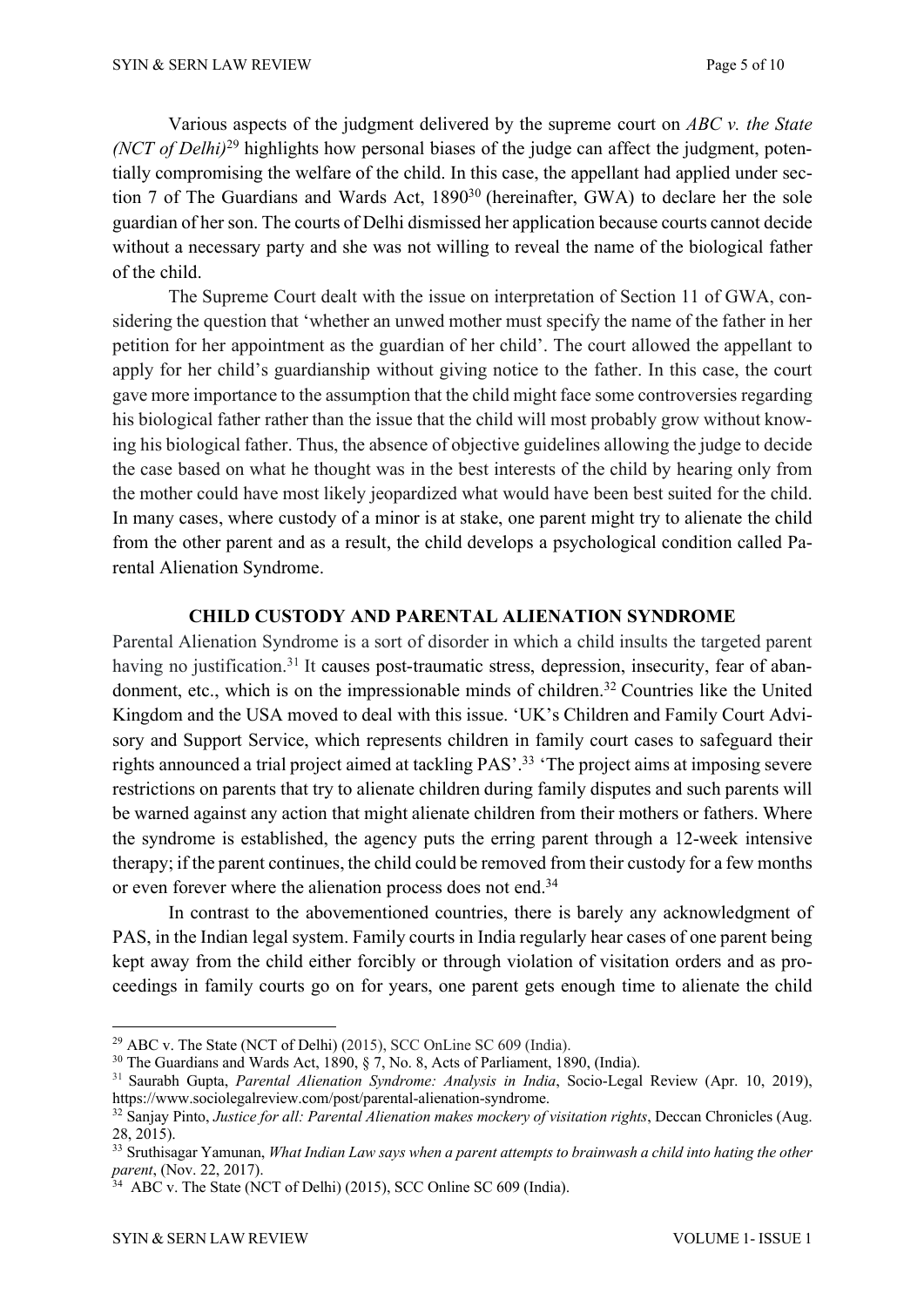from the other and as a result of all the "finger-pointing" by the warring parents, the real focus i.e., the welfare of the child is lost.

The Supreme Court while delivering the judgment in *Vivek Singh v Romani Singh* dealt extensively with the phenomenon of PAS which children of separated parents often go through.35 The judgment sheds light on some psychologically detrimental effects that the alienation process can have on the tender mind of the child. "First, it puts the child in the middle of a contest of loyalty. Choosing a parent is very likely to end up feeling painfully guilty and confused because in most cases, what the child wants and needs is to continue a relationship with each parent, as independent, possible from their conflicts".<sup>36</sup> "Second, the child is required to make a shift in assessing reality. One parent is presented as being totally to blame for all problems, and as someone devoid of many positive characteristics".<sup>37</sup>

The court highlighted how some parents would resort to even strategic flouting of visitation orders by brainwashing or coercing the child. Their fraudulent attempts cause the other parent to lose their position as a parent in the child's life and are ultimately denied custody when the court goes by the child's wishes because that the child no longer feels attached to them. Keeping this in mind, the court mentioned that one party "cannot be a beneficiary of their wrongs"38 and decided that a continuous company of the mother would be better for the child forsome time as the child was separated from the respondent for a long time and deserved a chance to have the custody of the child at least for one year. The court also stated that an assessment of a child's welfare for custody is possible only after a fair competition is given to both parents. Thus, the court in its decision advocated for joint custody as the most relevant jurisprudence for dealing with parental alienation in children.

#### **CHILD CUSTODY IN POPULAR CULTURE**

Child custody is one topic that has been explored on the big screens several times. The movies establish an emotional tone throughout to woo the viewer towards a particular character or idea. The most noticeable work being the 1979 hit, *Kramer vs. Kramer*. <sup>39</sup> It portrays a child custody battle from a father's perspective. It depicts how a mother abandons her husband and their six-year-old son with no warning, comes back a year later, and files for sole custody of the child. During this period, the father had balanced his professional and personal life to take care of his son, and just when the relationship between the father and son appeared to have stabilized, the father finds himself in court fighting for custody. It highlighted the biased attitude in family courts in the US in the movie when the mother was granted custody of the child, although she had abandoned her son before. Legally no law favors mothers over fathersin court as under the Guardians and Wards Act of 1890, the court has the discretion to choose the guardian of a child in each case.<sup>40</sup> But due to a wide number of precedents set in court, the law views the mother as the 'primary caregiver' of the child.

<sup>35</sup> Vivek Singh v. Romani Singh, (2017) 3 SCC 231 (India).

<sup>36</sup> The Guardians and Wards Act, 1890, § 7, No. 8, Acts of Parliament, 1890, (India).

<sup>37</sup> The Guardians and Wards Act, 1890, § 7, No. 8, Acts of Parliament, 1890, (India).

<sup>&</sup>lt;sup>38</sup> The Guardians and Wards Act, 1890, § 7, No. 8, Acts of Parliament, 1890, (India).

<sup>39</sup> *Kramer vs Kramer*, 1979, [film] Directed by R. Benton, Hollywood: Columbia pictures.

<sup>40</sup> Guardians and Wards Act, 1890 (India).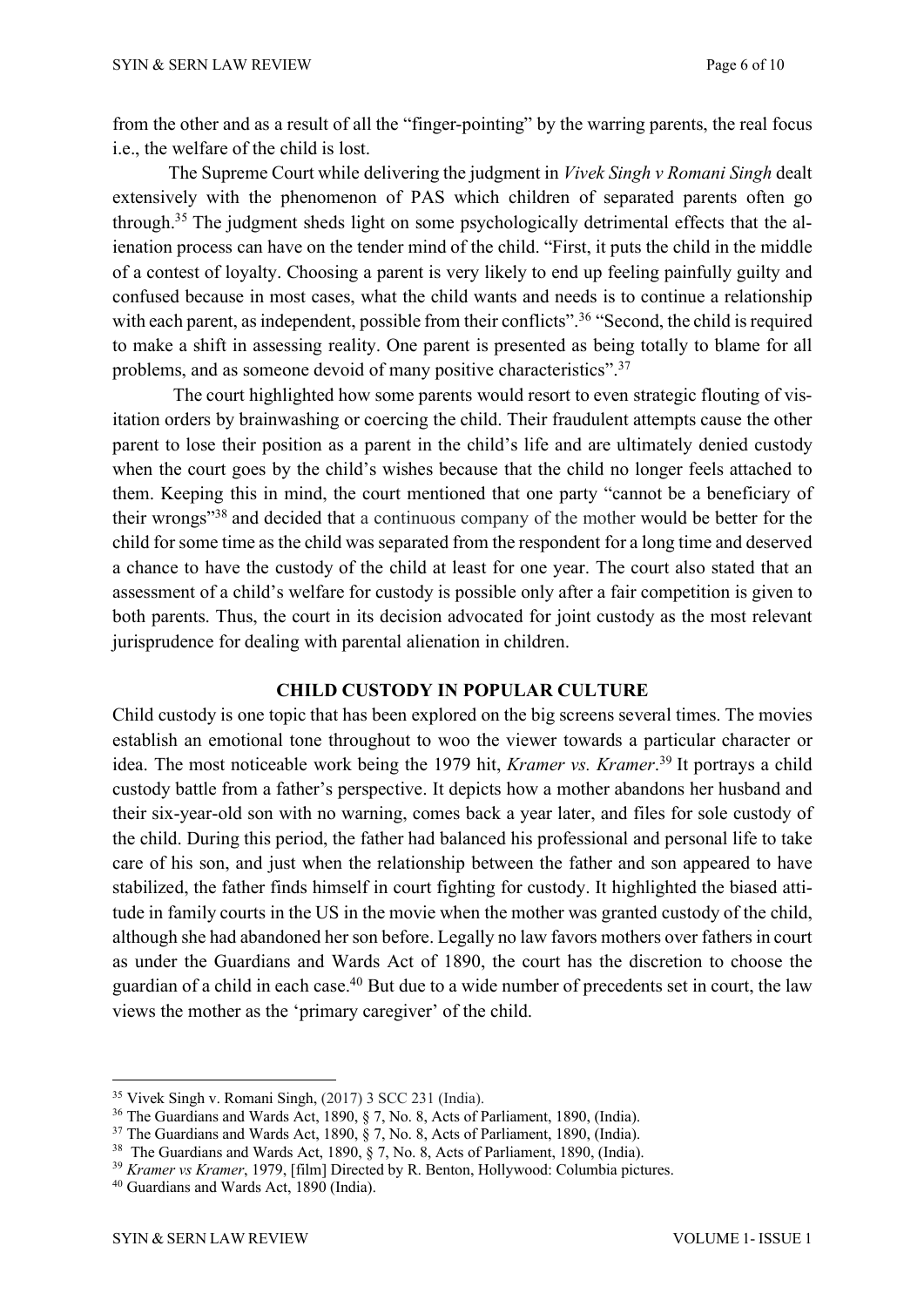Interestingly, almost all movies dealing with child custody often receive positive feedback. This is because these movies are often made with a strong emotional foundation that resonates with reality to a large extent. "*I am Sam*" (2001)<sup>41</sup> shows how if the father is suffering from a disability, it becomes practically impossible for him to win the custody of his child. "*Mrs. Doubtfire"*<sup>42</sup> and "*Chachi 420"43* are also some movies that illustrate the lengths to which fathers might go after losing custody, just to maintain relationships with their child.

Apart from the individual rights of the parents, cinema has also attempted to display a lack of legal infrastructure to put the welfare of the child as the primary concern during child custody. The movie "*Gifted*" (2017)<sup>44</sup> shows how the court often arbitrarily decides the best interests of the child. The child is put through severe trauma just to fit the expectations of the court's view of the "best interests of the child". "*What Maisie Knew*" (2012)<sup>45</sup> showcases how acrimony between divorced couples often have long-lasting psychological effects on the child. The child growing up with her mother and father is often equally attached to each parent. A sudden separation results in the child being forced to choose between one parent and drift away from the other. Sometimes, as portrayed in "*What Maisie Knew"*, child custody battles turn into battling ground for the parents, with each one hurling obscenities and allegations at the other, making the entire process doubly strenuous for the child. Although movies are majorly produced for entertainment; they often mirror reality. The reality, in this case, being quite simple: courtrooms, even family courts, are not child friendly, something which needs urgent attention.

## **INDIAN CUSTODY LAWS AND FATHER'S RIGHTS**

The Indian law pushes for mothers to be the primary custodians of the child irrespective of the age due to the historical significance that considers them as primary caregivers and fathers as the earners of the family. In the case of *Jajabhai v Pathankhan*, <sup>46</sup> the custody of the young minor was handed over to the mother as she could provide the child with the required care and protection due to the young age. The court did not provide the father with a chance to fight for the custody of the child, as the child would require the mother more than the father. In the case of *Munnodiyil P. v. K. Chalil V*. 47, the father was considered as a financer for the child and due to the economic stability and welfare, that he provided, the child's custody was given to him since the mother was dead. The father in this case is given custody merely due to his being the bread-earner of the family. A general prejudice is always drawn that he is considered having no time for the child, thus pawning off the child to the mother, who lives on maintenance can look after the child, while the father earning for them cannot do the same.

The dynamic nature of society is clear as the public opinion is changing, gender roles are changing, etc., and visibly family law hasn't caught up in this aspect. As discussed above,

<sup>41</sup> *I am Sam*, 2001, [film] Directed by J. Nelson, Hollywood: The Bedford Falls Company.

<sup>42</sup> *Mrs. Doubtfire*, 1993, [film] Directed by C. Columbus, Hollywood: 20th Century Fox.

*<sup>43</sup> Chachi 420*, 1997, [film] Directed by K. Hassan, Bollywood.

<sup>44</sup> *Gifted*, 2017, [film] Directed by M. Webb, Hollywood: TSG Entertainment.

<sup>45</sup> *What Maisie Knew*, 2012, [film] Directed by D. Siegel, Hollywood: Dreambridge Films.

<sup>46</sup> Jajabhai v. Pathankhan, AIR 1971 SC 315, (India).

<sup>47</sup> Munnodiyil P. v. K. Chalil V., AIR 1992 Ker 290 (India).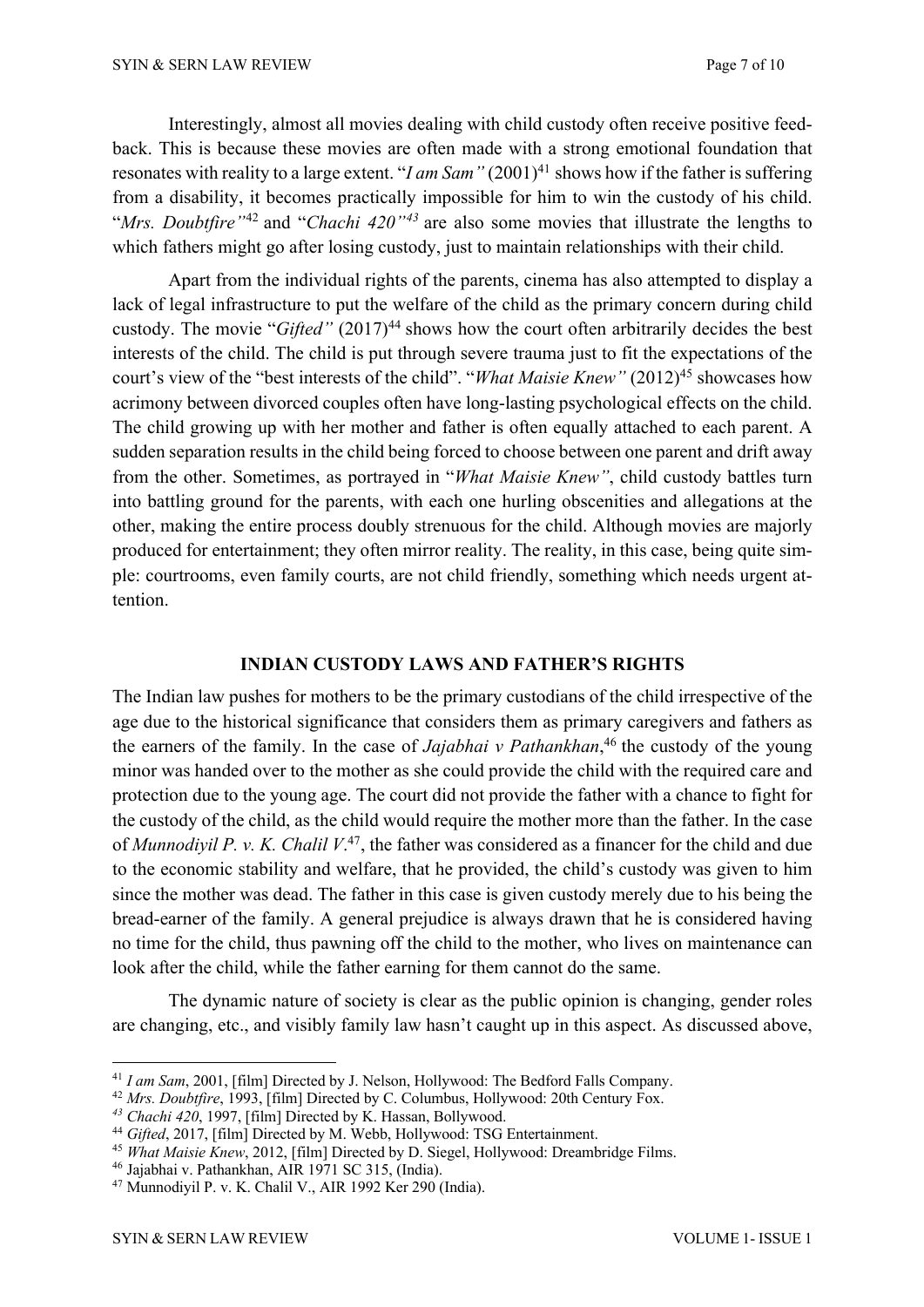the courts are still open to interpretation, which reflects subjectivity because of a lack of standards. Patricia Smith, on reviewing Deborah Rhode's Justice and Gender, observed that "*Law is largely a servant of public opinion and not a generator of it"48.* Though perhaps that law can influence public opinion, as society changes there is a need for the law to evolve. Smith also argues that the attitudes of judges reflect the attitudes of the public at large, thus the subjectivity is harmful to the aggrieved parties and the child<sup>49</sup>.

In pursuance of the discussion on the father's right above, it is imperative to point out the criticism of cultural feminism. Cultural feminism is a type of feminism that emphasizes essential differences between men and women, based on biological differences in reproductive capacity<sup>50</sup>. Cultural feminism highlighting those differences are distinctive and superior virtues in women<sup>51</sup>. However, such an ideology hurts not only the men but also the interests of the women themselves. Cultural feminism creates a hierarchy above men and implies that men lack a full connection to the earth, and reproduction, and nurturing<sup>52</sup>. It not only stigmatizes women for a certain type of behavior but also, contrary to the universal nature of women it claims. It ignores that men can adopt feminine traits too<sup>53</sup>. Therefore, the court practice of binding women to the roles in a way of cultural feminism is inappropriate and discriminatory. It needs a change by realizing that the subjectivity of legislation is not helpful anymore.

# **IS JOINT CUSTODY A DISTANT DREAM AGGRANDIZING TO CHILD ABDUCTION?**

Examining the question of why the welfare of the child cannot align with the provision of awarding joint custody in different countries, if it so furthers the best interest of the child, brings out interesting nuances to dwell upon. Many a time, the participation of both parents in the upbringing of the child renders a preferable outcome in the lives of children. The Consultation Paper issued by the Law Commission in November 2014, on adopting a shared parenting system, investigated the systems and the understanding of the term in countries acrossthe globe like the US, the UK, Thailand, etc. <sup>54</sup> The State of Virginia defines Joint custody as (i) joint legal custody where both parents keep joint responsibility for the care and control of the child and joint authority to decide concerning the child even though the child's primary residence maybe with only one parent, (ii) joint physical custody where both parents share physical and custodial care of the child, or (iii) any combination of the above which the court deems to be in the best interests of the child.55

However, the ambiguity of what constitutes the best interests of the child and the uncertainty of joint custody to facilitate the former remain dubious. A presumption of delegating

*<sup>48</sup>* Patricia Smith, *"Discrimination and Disadvantage in Feminist Legal Theory: A Review of Deborah Rhode's Justice and Gender"* 11 Law and Philosophy 431 (1992).

<sup>49</sup> The Guardians and Wards Act, 1890, § 7, No. 8, Acts of Parliament, 1890, (India).

<sup>50</sup> Jone Johnson Lewis, "*Cultural Feminism: What Is the Essence of Being a Woman*?" Cultural Feminism, (May 30, 2019), https://www.thoughtco.com/cultural-feminism-definition-3528996.

<sup>51</sup> The Guardians and Wards Act, 1890, § 7, No. 8, Acts of Parliament, 1890, (India).

<sup>52</sup> *Supra* note 38.

<sup>53</sup> *Id.*

<sup>54</sup>Law Commission of India, *Reforms in Guardianship and Custody Laws in India*, Report No.257, 2014.

<sup>55</sup> Jajabhai v. Pathankhan, AIR 1971 SC 315, (India).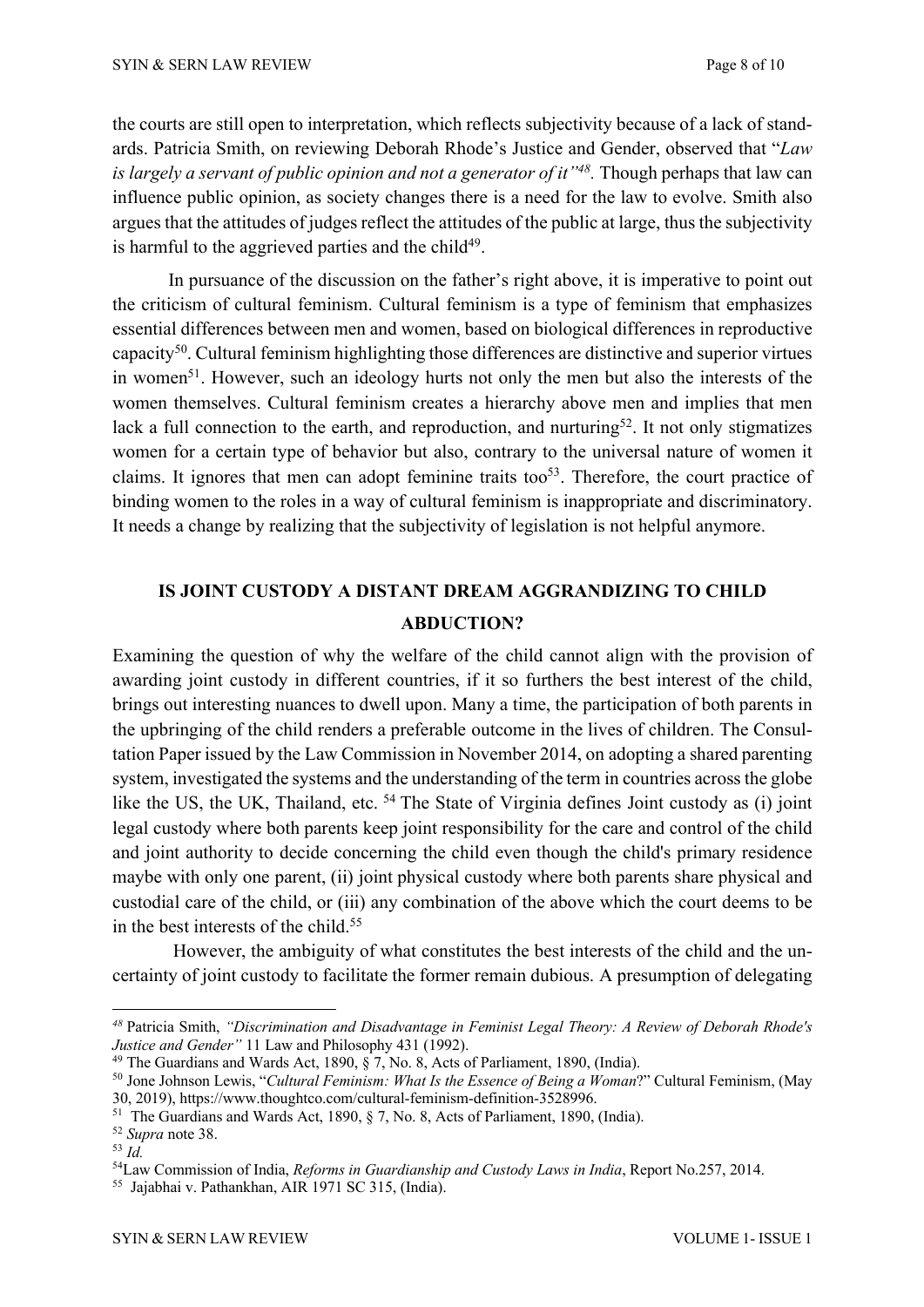the best interests of a child to lie within the ambit of awarding joint custody would be preposterous as seen in countries like Australia.<sup>56</sup> This could be problematic, as agreeing to a joint custodial arrangement would be a repercussion to domestic violence or abuse.

The commission approached a method of relocating and sharing in a post-divorce custodial system.57 The commission not only investigated the existing laws in the country and found a ground in the evolution of joint parenting, but also gave glimpses to the right way of post-custodial arrangement that would work through a well laid down set of guidelines.

The concept of joint custody has not yet been consolidated into statutory laws in India. However, instances culminating into a shared parenting arrangement have been evident in some cases. A custody dispute of a twelve-year-old boy in *K.M. Vinaya v B Srinivas* was resolved by bringing in a groundwork that advanced the child to be with the father for a certain amount of time and then with the mother alternatively.58 The education and other expenditure were to be shared by the parents equally directing each to contribute their part of value-oriented lessons in the pupil's life.59 Similarly, the landmark case of *Vishnu Ubale v Mrs. Archana Tushar Ubale* eliminated the need for sole custody of the child and put forth, giving both parents equal rights.<sup>60</sup>

A situation wherein one of the parents does not gain a right to custody of the child or even worse, not eligible for visitation, aggrandizes into a situation where he or she must abduct the child. This trend is seen in many countries, including India. The Hague convention in the year 1980 established to secure the prompt return of children who are wrongfully removed or kept in any of the Contracting States and to ensure the right of custody and access.<sup>61</sup> Child abduction is termed wrongful when its removal is in breach of rights of custody of a person or an institution, jointly or solely under the law of the State where it was residing.<sup>62</sup> Though none of the Indian statutory provisions provide for a definition of child retention and the country remains detached to the convention, there is no alternative position in the law that furnishes for the same agenda. India should be an anchor to such a convention particularly so it could have a uniform precedent to decide on inter-parental child custody disputes out of the Indian mainland. To associate the global citizen and render uniformity in deciding inter-continental custody issues, be it Indian court orders in a foreign land or foreign court orders in India, the signing of the convention deem to solve the disparity in deciding cases. Such a global phenomenon can be tackled only if India could be a signatory to the Abduction protocol to link with international waters and adhere to a universal principle.

### **CONCLUSION**

The adoption of a shared parenting model as an option in Indian custody disputes forms a potentially favorable outcome. The reasons are many. This ensures the tackling of complexities in familial and conjugal relationships as a result of social and economic changes.<sup>63</sup> The concept

<sup>56</sup> *Id.*

<sup>57</sup> *Id.*

<sup>58</sup> *Id.*

<sup>59</sup> *Id.*

<sup>60</sup> Vishnu Ubale v. Mrs. Archana Tushar Ubale, AIR 2016 Bom. H.C. 88 (India).

<sup>61</sup> Anil Malhotra *To Return or Not to Return: Hague Convention vs. Non-Convention Countries*, 48 JSTOR 297-

<sup>318</sup> (2014).

<sup>62</sup> Jajabhai v. Pathankhan, AIR 1971 SC 315, (India).

<sup>63</sup> Sachin Narayanan Pillai v. State of Kerala (2017), KHC 6799 (India).